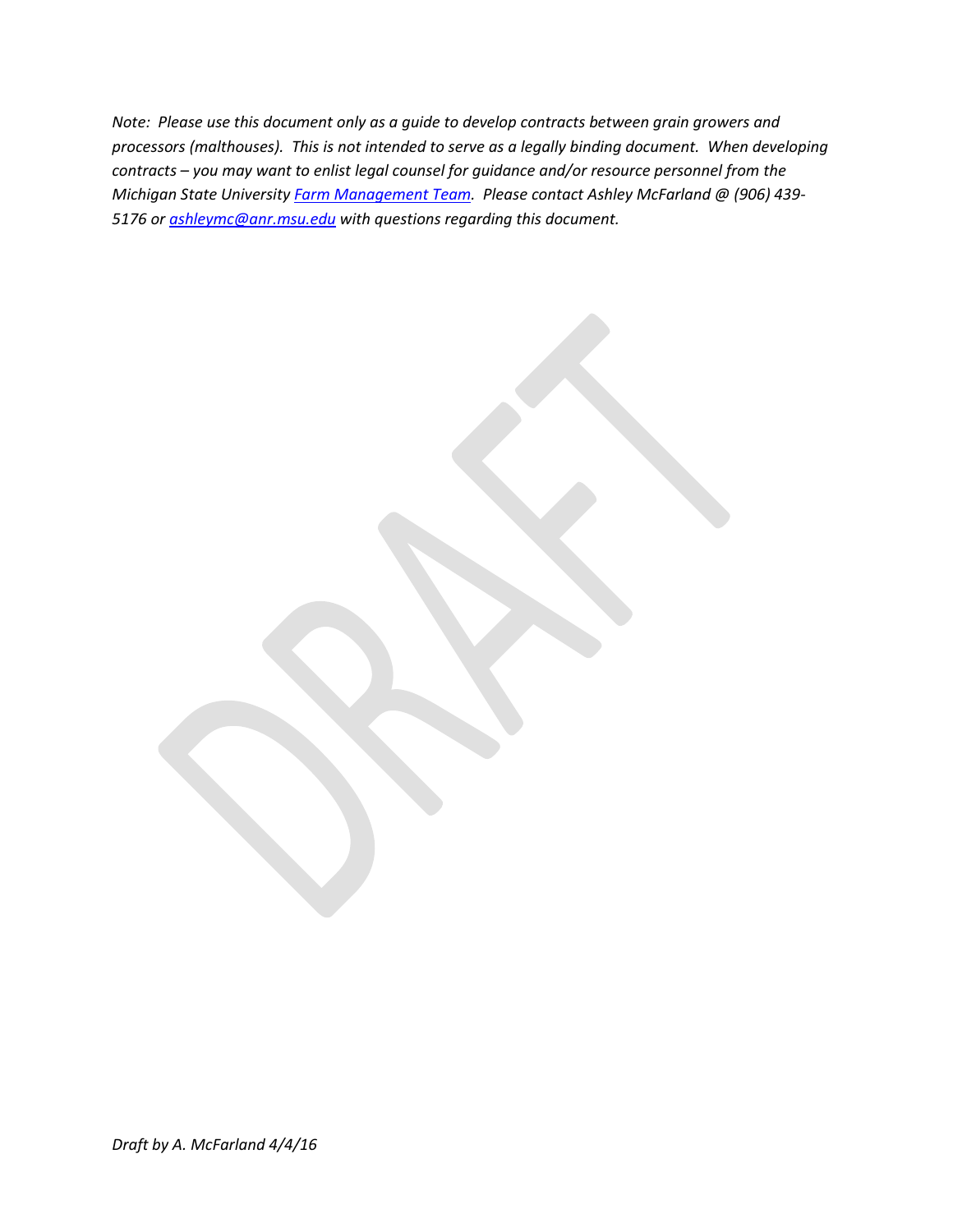## Malting Barley/Malthouse Agreement

|    |                                                                                                                                                                                            | Agreement entered on _______________(date) between _____________________________                                                 |  |                                           |                                                                                                         |  |
|----|--------------------------------------------------------------------------------------------------------------------------------------------------------------------------------------------|----------------------------------------------------------------------------------------------------------------------------------|--|-------------------------------------------|---------------------------------------------------------------------------------------------------------|--|
|    |                                                                                                                                                                                            |                                                                                                                                  |  |                                           | (hereinafter referred to as grower) and __________________________________(hereinafter referred to      |  |
|    | as purchaser).                                                                                                                                                                             |                                                                                                                                  |  |                                           |                                                                                                         |  |
|    |                                                                                                                                                                                            | Grower                                                                                                                           |  |                                           | Purchaser                                                                                               |  |
|    |                                                                                                                                                                                            |                                                                                                                                  |  | Address: <u>Alexander Manuel Address:</u> |                                                                                                         |  |
|    |                                                                                                                                                                                            |                                                                                                                                  |  |                                           |                                                                                                         |  |
|    |                                                                                                                                                                                            |                                                                                                                                  |  |                                           |                                                                                                         |  |
|    |                                                                                                                                                                                            |                                                                                                                                  |  |                                           |                                                                                                         |  |
|    |                                                                                                                                                                                            |                                                                                                                                  |  |                                           |                                                                                                         |  |
| 1. |                                                                                                                                                                                            | Purchaser agrees to purchase __________ (acres or bushels) of Michigan grown ________                                            |  |                                           |                                                                                                         |  |
|    |                                                                                                                                                                                            | (variety) malting barley from Grower at a price of \$____________/bushel of grain that meets<br>quality specifications (see #3). |  |                                           |                                                                                                         |  |
| 2. |                                                                                                                                                                                            |                                                                                                                                  |  |                                           |                                                                                                         |  |
|    | Purchaser has the right to decline any grain not meeting these stipulations. Pick-up of grain may<br>be available by purchaser at an expense of \$ //mile, but must be established at time |                                                                                                                                  |  |                                           |                                                                                                         |  |
|    | of contract.                                                                                                                                                                               |                                                                                                                                  |  |                                           |                                                                                                         |  |
|    |                                                                                                                                                                                            |                                                                                                                                  |  |                                           | a. (Optional) Transportation responsibility by purchaser at agreed rate of \$_______/mile               |  |
|    |                                                                                                                                                                                            | for miles.                                                                                                                       |  |                                           |                                                                                                         |  |
| 3. |                                                                                                                                                                                            | Grain must meet the following specifications or incur outlined dockage to price:                                                 |  |                                           |                                                                                                         |  |
|    |                                                                                                                                                                                            | a. Germination minimum ______% (dockage factors)                                                                                 |  |                                           |                                                                                                         |  |
|    |                                                                                                                                                                                            | b. Plump minimum _____________% (dockage factors)                                                                                |  |                                           |                                                                                                         |  |
|    |                                                                                                                                                                                            | c. Test weight minimum __________ lbs. (dockage factors)                                                                         |  |                                           |                                                                                                         |  |
|    | d.                                                                                                                                                                                         | Moisture maximum ___________% (dockage factors)                                                                                  |  |                                           |                                                                                                         |  |
|    | e.                                                                                                                                                                                         | Protein maximum ____________% (dockage factors)                                                                                  |  |                                           |                                                                                                         |  |
|    | f.                                                                                                                                                                                         | DON maximum bpm (dockage factors)                                                                                                |  |                                           |                                                                                                         |  |
| 4. |                                                                                                                                                                                            | is caused by fire, strike, or Acts of God such as flooding, hail, frost or other severe weather                                  |  |                                           | Neither party shall be liable for failure to perform its obligation under this contract if such failure |  |